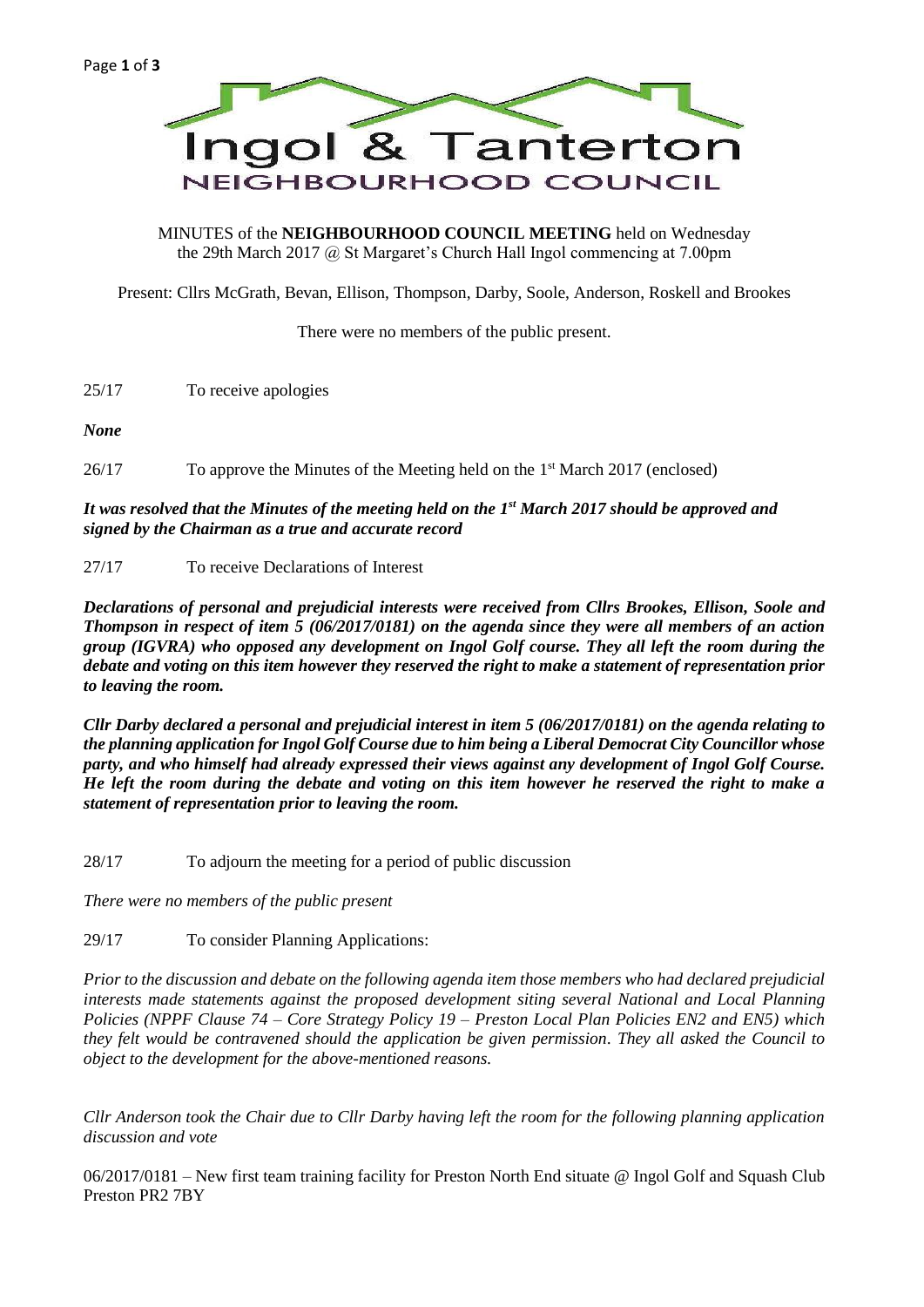### Page **2** of **3**

*It was resolved that a letter of objection should be sent objecting to the proposed development since it was felt that it would be contrary to the policies stated above and was like the hybrid application 07/2017/0002 in respect of the training facilities which was discussed at the last meeting and to which similar objections were made.*

*Cllr Darby returned to the room and took over the Chair following the decision on the planning application above*

06/2017/0255 – Reserved matters application (namely access, appearance, landscaping, layout and scale) pursuant to outline application 06/2009/0499 for 93 dwellings @ Land at former Cottam Hall Brickworks

*It was resolved that no representation should be made – it was noted that an application for a further 21 dwellings had been made 06/2017/0256 which would be dealt with under the Clerk's delegated authority due to timescales and that the response would be the same despite the disappointment that the original proposals for this land as a marina would not now proceed.*

30/17 To authorise payment of the following accounts:

|         | On Line $\vert$ B G Fencing | <b>Materials Bench Installation</b> | 57.47   |
|---------|-----------------------------|-------------------------------------|---------|
| On Line | GGS                         | Lengthsman                          | 416.00  |
|         | On Line W V McWhittle       | Salary and Expenses                 | 1149.03 |
|         | On Line   Inland Revenue    | Tax and NI                          | 704.80  |
| On Line | B G Fencing                 | <b>Materials Bench Installation</b> | 39.90   |
| On Line | GGS                         | Lengthsman                          | 570.00  |

## *It was resolved that the payments mentioned above should be approved*

31/17 To consider whether this Council wishes to respond to the Central Lancashire Employment Land Study details of which are attached and have already been circulated.

*It was resolved that a response should be made to reiterate and support the Preston Local Plan in that open space in the neighbourhood should be protected from unwanted development since it provided an attractive area which helped to attract employers and employees to come to the area and support the local economy.*

*It was also resolved that a response should be made supporting the Brickworks development as a local centre since this was in the interests of supporting the wellbeing of residents and the local economy.* 

32/17 To consider the installation of 8 cameras at Ingol CP School as per the enclose quotation at a cost of £2900.00 with £100.00 per year maintenance fee. Please also see attached letter explaining why the proposal is requested and note that the school have agreed to put £1000 towards the costs.

# *It was resolved that subject to a one off contribution of £1000 from Ingol CP School that this Council would provide that CCTV equipment as outlined above (£2900 with £100 per year maintenance fee) to assist generally in its aim to reduce ASB in the neighbourhood*

33/17 To consider whether 6 benches should be installed within the neighbourhood as per the enclosed suggested location points and if so further consider the enclosed quotations and decide which, if any, should be accepted.

*It was noted that generally members had no objection to the concept and proposed locations for additional benches in the neighbourhood. They did however feel that the proposed types were not suitable and that further investigation should take place concerning more appropriate types, the obtaining of necessary permissions from land owners, local consultation if appropriate and total costs which should include installation costs in addition to purchase costs.*